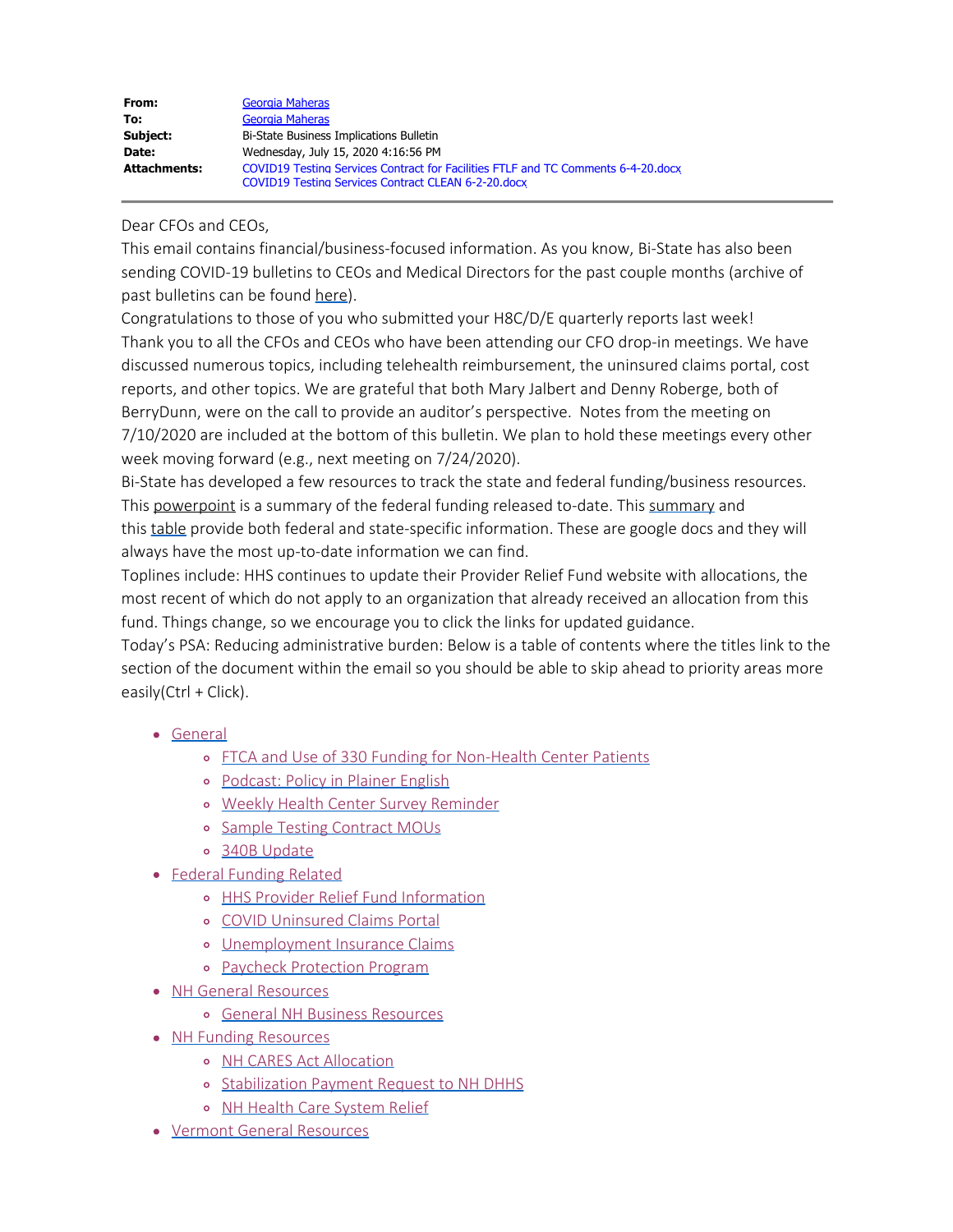- o [PPE and Testing Supplies](#page-3-8)
- [VT Staff Testing Plans](#page-4-0)
- [Employer Face Covering/PPE Survey](#page-4-1)
- [Workers' Compensation](#page-4-2)
- [Vermont Funding](#page-4-3)
	- o [VT Health Provider Stabilization Funding \(CARES Act Relief Funds\)](#page-5-0)
	- [VT Hazard Pay](#page-5-1)
- [Meeting Notes](#page-6-0)

Thanks for all that you do and please let us know if you have any questions or comments, Georgia

#### <span id="page-1-0"></span>**GENERAL**

#### <span id="page-1-1"></span>**FTCA and Use of 330 Funding for Non-Health Center Patients**

Early on, there seemed to be some lack of clarity about whether health centers could use 330 funds (including H8C/D/E) and their FTCA coverage to provide testing to non-health center patients. BPHC has not specifically answered that question in the FAQs (though it is has been answered affirmatively during multiple webinars). There's a new FAQ that answers this question and provides guidelines about how a health center can limit services if its capacity is limited.

# **NEW Can health centers limit the availability of COVID-19 testing to individuals who are established health center patients?**

Health centers should provide COVID-19 testing services to established patients and other individuals who present for such services and meet criteria for COVID-19 testing, regardless of ability to pay. Criteria for testing should be informed by [CDC guidelines on testing for](https://www.cdc.gov/coronavirus/2019-ncov/hcp/testing-overview.html?CDC_AA_refVal=https%3A%2F%2Fwww.cdc.gov%2Fcoronavirus%2F2019-ncov%2Fhcp%2Fclinical-criteria.html) [SARS-CoV-19,](https://www.cdc.gov/coronavirus/2019-ncov/hcp/testing-overview.html?CDC_AA_refVal=https%3A%2F%2Fwww.cdc.gov%2Fcoronavirus%2F2019-ncov%2Fhcp%2Fclinical-criteria.html) as well as by state, tribal, or local public health guidance.

If a health center does not have sufficient capacity to test beyond its established patient population (e.g., limited Personal Protective Equipment (PPE), testing supplies, or staff capacity), then the center should make efforts to refer patients to other appropriate providers.

For PPE and testing supply needs, health centers should communicate and coordinate with state, tribal, and local health departments and Primary Care Associations in their state, in addition to reporting these needs in the weekly [HRSA Health Center COVID-19 Survey](https://bphc.hrsa.gov/emergency-response/coronavirus-health-center-data).

#### <span id="page-1-2"></span>**Podcast: Policy in Plainer English – Telehealth Series is Complete!**

The [Policy in Plainer English](http://www.plainerenglish.org/) Season 2, which focuses on Telehealth, is now complete! The Season 2 Telehealth Podcasts include:

- Telehealth Reimbursement & COVID-19
- Telehealth and the Telephone
- Telehealth and the Telephone Epilogue CCM
- Broadband for Telehealth
- Telehealth Reimbursement & COVID-19 Part Two
- Teledentistry
- Telehealth and Provider Consultations
- Telehealth and Global Budgets
- Transportation and Telehealth
- Telehealth in the Time of COVID-19 Season Finale

Season One is all about value-based care.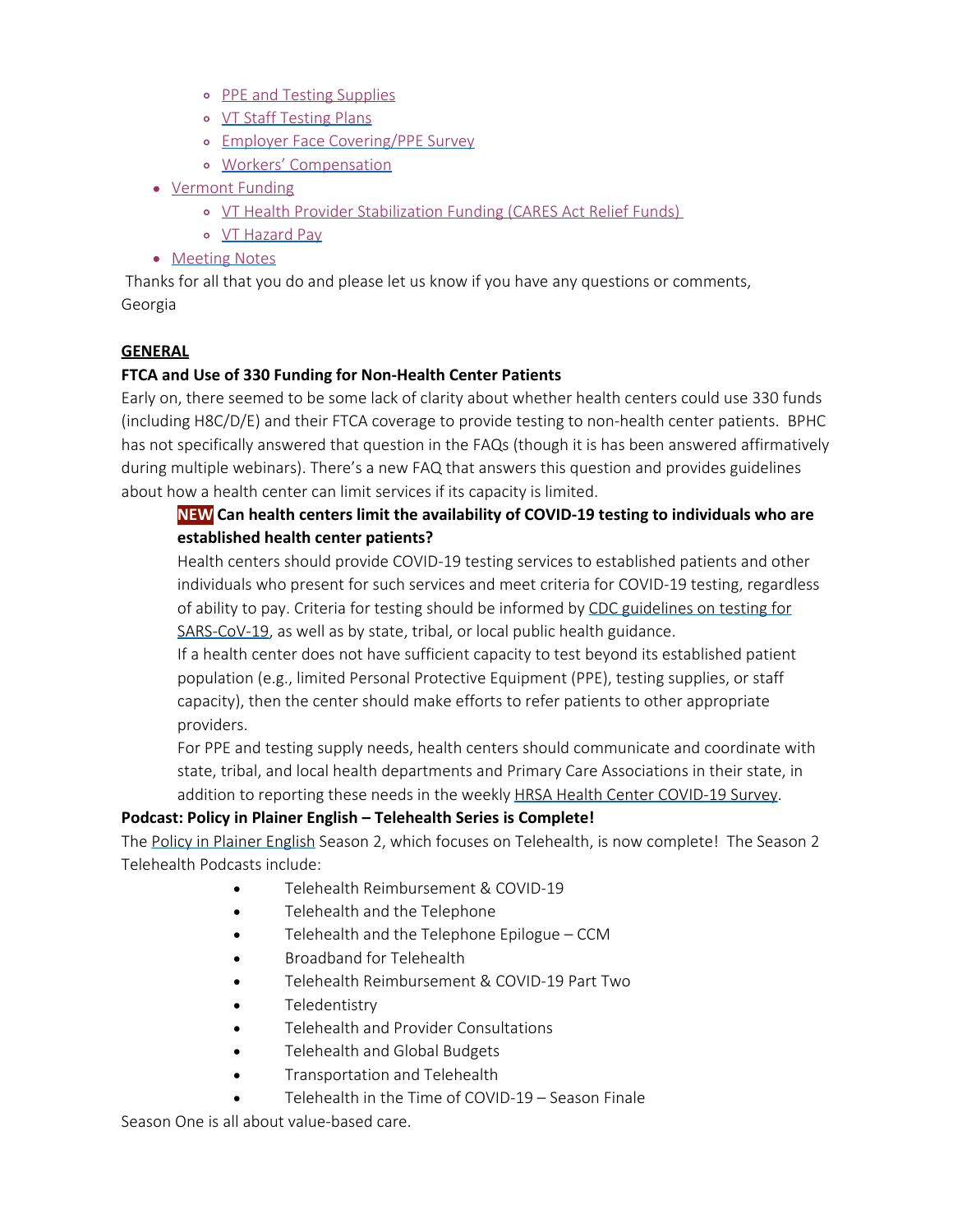### <span id="page-2-0"></span>**Weekly Health Center Survey**

Each week HRSA (BPHCAnswers@hrsa.gov) sends an email to the Health Center Project Director that includes a link to the weekly survey. The link for the survey is actually the same every week. Health centers can use that link to quickly access the survey during the open period (Fridays beginning at 5:00 p.m. ET-Tuesdays at 11:59 p.m. ET).

### <span id="page-2-1"></span>**Sample Testing Contract MOUs – Courtesy of Missouri PCA**

Bi-State's sister PCA in Missouri has shared two model COVID19 testing services agreements prepared by Feldesman Tucker and Thompson Coburn (a MO-based attorney). There is also an informed consent for COVID-19 Testing document for the patient to sign.

The MO PCA notes that you will see comments and questions from the attorneys contained within. Since one size does not fit all, staff feel these questions should be handled by you at the local level.

- The first agreement is intended to be used for agreements with companies such as meat packing plants, etc.
- The second agreement is intended to be used for testing at facilities such as longterm care facilities, residential care facilities, etc.

#### **Concerning Developments in 340B Reimbursement and Contract Pharmacy**

<span id="page-2-2"></span>NACHC is concerned about three recent developments involving 340B:

1. Drug manufacturer [Eli Lilly recently announced](https://www.hrsa.gov/sites/default/files/hrsa/opa/pdf/limited-distribution-plan-notice-cialis.pdf) that it will no longer provide 340Bpriced Cialis to contract pharmacies, raising questions about whether they are legally required to do so.

2. On Monday July 6, 2020, drug manufacturer Merck sent a letter to all 340B providers requesting that they submit data on all Merck pharmaceuticals that were purchased at 340B prices and dispensed by contract pharmacies. While this is officially a voluntary effort, Merck states that failure to participate may lead them to take steps that are "less collaborative, and substantially more burdensome". *Please do not provide information at this time.*

NACHC policy and advocacy staff are working closely with other 340B provider groups, legal experts, and the NACHC 340B Strategic Advisory Group to determine the most effective response. Bi-State is participating in a call with NACHC this week on next steps. Stay tuned for more information.

#### <span id="page-2-3"></span>**FEDERAL FUNDING RELATED:**

#### <span id="page-2-4"></span>**Provider Relief Fund Information**

In addition to Bi-State's documents [\(above](#page-0-0)) and NACHC's [summary table,](https://docs.google.com/spreadsheets/d/1DfM-aU42TMaByT5YPOo0DAVWgT6CyIAo67j4FWj9dho/edit#gid=311166924) McDermott Consulting has developed and shared a handy [table](https://www.mcdermottplus.com/wp-content/uploads/2020/06/Provider-Relief-Fund-Toolkit-1.pdf) that compares terms, funding amounts, etc., for several of the HHS Provider Relief Fund targeted distributions.

The CARES Act includes a \$100 billion provider relief fund (and Stimulus #3.5 added \$75B to this fund). As you know, HHS released FAQs, [found here](https://www.hhs.gov/sites/default/files/provider-relief-fund-general-distribution-faqs.pdf), that have additional guidance around calculating this lost revenue. The [main website](https://www.hhs.gov/coronavirus/cares-act-provider-relief-fund/index.html) for this program continues to be updated and we encourage you to review it frequently. HHS continues to disburse funds from the \$50B General Allocation (based on the data you submitted into the portal). HHS recently released funds for Acute Care Facilities and opened up the opportunity for dental practices to receive an allocation. As with the Medicaid/CHIP funds, if you have already received an allocation from this fund, you are ineligible to receive the dental allocation.

#### <span id="page-2-5"></span>**COVID-19 Uninsured Claims Portal**

FQHCs and other providers should be billing the HRSA uninsured portal reimbursement for conducting COVID-19 testing or providing treatment for uninsured individuals with a COVID-19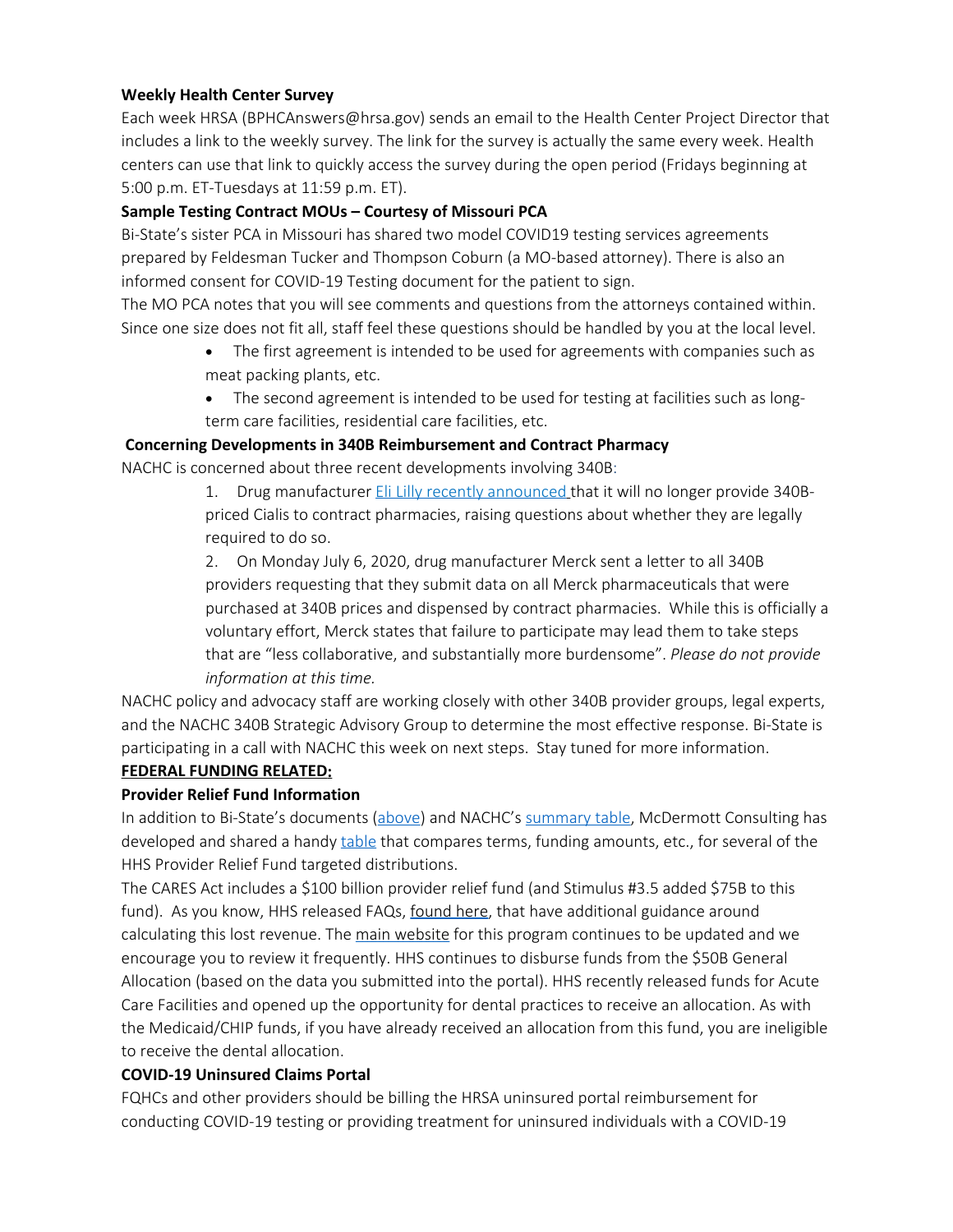diagnosis. Health Center Program requirements include an obligation under section 330(k)(3)(F) for health centers to make "every reasonable effort to collect appropriate reimbursement for its costs in providing health services" from potential payors (see also [[Chapter 16: Billings and Collection](https://bphc.hrsa.gov/programrequirements/compliancemanual/chapter-16.html), Health Center Compliance Manual]). Health Centers are also required to provide financial and budget information relating to nongrant fund program income. These requirements do not impact a health center's eligibility to submit reimbursement claims to the Uninsured Program.

In accordance with the requirements of the Uninsured Program, in order to seek reimbursement, a health center must agree to the following as attested at registration:

- · You will accept defined program reimbursement as payment in full.
- · You agree not to balance bill the patient.

#### <span id="page-3-0"></span>**Unemployment Insurance Claims**

One of our health centers noted that their UI benefit is self-funded and wanted to know whether any of the funding streams could be used to fund the payment they will need to make. Mary Dowes from BerryDunn said that from her perspective the Provider Relief Fund (i.e., the HHS stimulus money) and the PPP will cover this. Additionally, if health centers have this benefit in their 330 grant budget, the 330 funding should cover UI (and workers' comp). The only caveat with the PPP is that that program can only be charged against moving forward, so it can't be used retroactively.

### <span id="page-3-1"></span>**Paycheck Protection Program**

The SBA continues to release guidance around the forgiveness component of this program on a regular basis. Check out this [website](https://www.sba.gov/funding-programs/loans/coronavirus-relief-options/paycheck-protection-program) for more details.

#### **NEW HAMPSHIRE- GENERAL RESOURCES:**

### <span id="page-3-2"></span>**General NH COVID-19 Business Resources:**

COVID-19 NH business resources can be found [here](https://www.nheconomy.com/covid19). Information about your insurance coverage, unemployment insurance, loans, etc. are all on this page.

#### <span id="page-3-3"></span>**NEW HAMPSHIRE-FUNDING RESOURCES:**

#### <span id="page-3-4"></span>**NH CARES Act Allocations**

A review of federal COVID-19 funds allocated in NH, as of 7/9/20, is available [here](https://bistatepca.us4.list-manage.com/track/click?u=df7a2102cc7225ac3c634134a&id=71adaf2994&e=a1ac31450c).

#### <span id="page-3-5"></span>**Stabilization Payment Request to NH DHHS**

Medicaid stabilization funds will flow through MCO contracts over the next few months. All entities eligible for the Medicaid stabilization payments, aka Medicaid directed payments, should have received a letter from NH DHHS via USPS detailing the amount to which each entity is entitled. Please contact Kristine Stoddard if you have if you have any questions.

#### <span id="page-3-6"></span>**NH Health Care System Relief Fund**

We continue to be hopeful that these funds will convert from a loan to a grant. The state has indicated that: "Under the initial \$50 million allocated to the CEHSRF, loans have been made or offered to frontline providers. GOFERR and the CEHSRF team will review these loans for compliance with the CRF funding criteria, as well as whether the loan is eligible for early conversion to grants." More information about this fund can be found [here](https://www.goferr.nh.gov/covid-expenditures/healthcare-system-relief-fund).

#### <span id="page-3-7"></span>**VERMONT-GENERAL RESOURCES:**

#### <span id="page-3-8"></span>**PPE and Testing Supplies**

There was a great conversation with the State SEOC about PPE on 6/30. A reminder of the process: The state request forms are found on the Bi-State website, in your COVID-19 twice-weekly bulletins, and [at this link](https://forms.office.com/Pages/ResponsePage.aspx?id=O5O0IK26PEOcAnDtzHVZxnYHsES1qh9Hs2EGYmwc2tBURDVPSDJDS1hUTzdJMFIxVDZHQ1JHS1cxViQlQCN0PWcu).

Once you fill out a request you should receive three things:

• An auto-reply acknowledging receipt.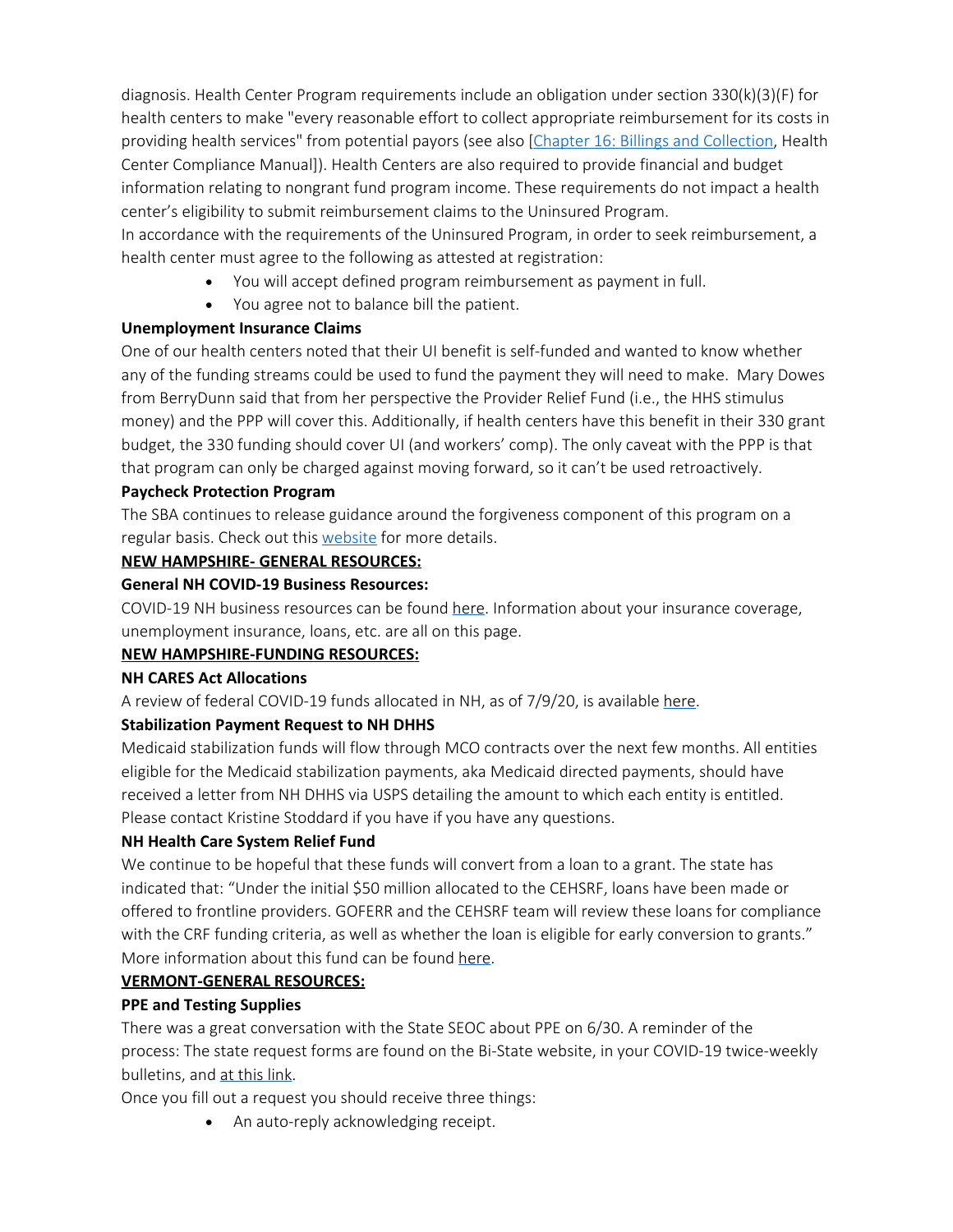- An email from the state within 24-48 hours (except weekends) explaining how your order is being filled.
- Most of the time an additional follow-up call to check in on how your facility is doing with supplies.

The Agency of Transportation is handling delivery, with a turn around under 3 days.

The form is only intended to be used once every 14 days, however if something happens and you're going to run out before that 14 day period is through, definitely reach out and explain the situation and the state will work with you.

### <span id="page-4-0"></span>**VT Staff Testing Plans**

AHS has provided initial feedback on some of the staff testing plans that had been submitted to the state. AHS summarizes: *While reviewing all submitted plans, we identified several common questions, including insufficient information pertaining to some of the requirements. We offer the following clarifying guidance and ask that you update your plan as needed to meet this guidance. You will not need to resubmit your plan.*

> 1. *Plans should indicate the number of providers and staff to be tested monthly via a random sampling methodology.*

2. *No fewer than 2% of all health care providers and staff should be tested monthly.*

3. *Plans should state a clear return-to-work policy for those that test positive. This policy should follow current CDC*

*guidance: <https://www.cdc.gov/coronavirus/2019-ncov/hcp/return-to-work.html>*. With this feedback, AHS has set the monthly staff testing floor to be no fewer than 2% of health care providers and staff, which is a lower number than has previously been assumed.

# <span id="page-4-1"></span>**Employer Face Covering / PPE Survey**

Several industry groups (Vermont's Regional Development Corporations, Associated Industries of Vermont, the Lake Champlain Chamber, the Vermont Chamber of Commerce, the Vermont Retail & Grocers Association, the Vermont Vehicle & Automotive Distributors Association, and other business organizations) have collaborated on a survey to help inform ongoing efforts to assist Vermont employers in securing the masks/face coverings and other PPE they want and need. Health centers are invited to submit responses:

#### <https://www.surveymonkey.com/r/VERMONTFACECOVERINGSURVEY>.

#### <span id="page-4-2"></span>**Workers' Compensation ([S. 342](https://legislature.vermont.gov/bill/status/2020/S.342))**

A new bill related to workers' compensation was enacted this week (see the Governor's Signing Letter [here](https://governor.vermont.gov/governor-scotts-blog/s342-signing-statement)). This law creates a presumption of compensability for any frontline worker who contracts COVID-19 from March 1, 2020 – January 15, 2021. This is *both* an assumption that the illness was contracted at work and *also* a requirement for workers compensation to assume the associated costs instead of pushing them to health insurance and/or expanded unemployment under any force majeure clause. The definition of frontline is broad, including "(iv) a worker in a health care facility or in an institution or office where health care services are provided by licensed healthcare professionals."

The presumption of compensability will not apply if the employer can prove that COVID-19 was contracted through non-employment risk factors or exposure. Note that this is a different threshold than for non-frontline workers, where the employer must simply prove that they were in compliance with the existing guidance on workplace safety and COVID-19.

# <span id="page-4-3"></span>**VERMONT-FUNDING:**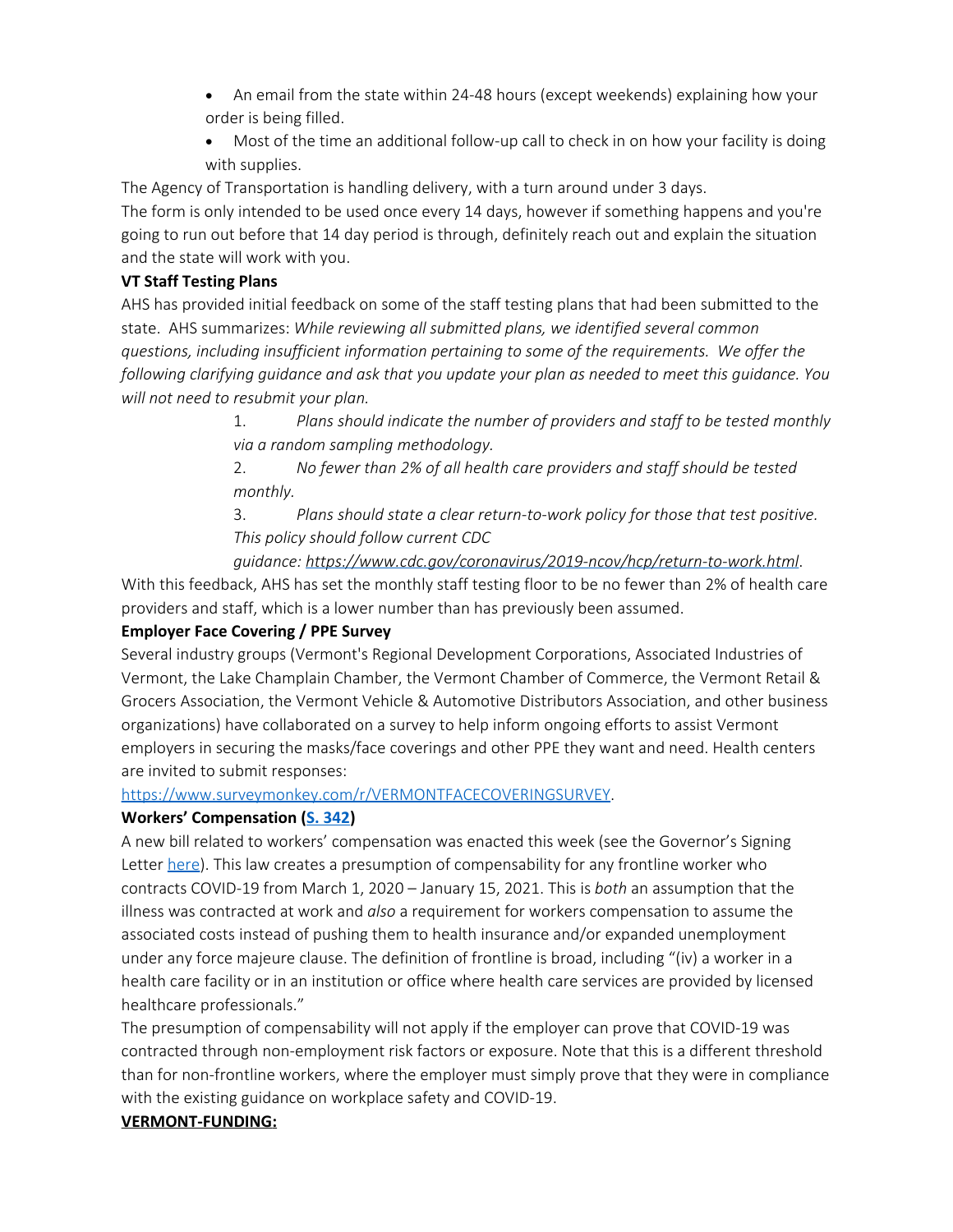## <span id="page-5-0"></span>**VT Health Provider Stabilization Funding (CARES Act Relief Funds)**

\$275 million was approved in the Health Provider Stabilization Fund, as part of a larger \$326.8 million coronavirus health & human services bill. The allocations will be distributed through a grant process with determinations focused on immediate financial need and unavailability of federal funding sources to meet that need. The prioritization methodology as outlined in the Legislation: (A) the impact of the grant amount on the applicant's sustainability, not the applicant's size or its proportion of health care spending in this State;

- (B) the degree to which the grant will provide or support services that would otherwise likely become limited or unavailable as a result of business disruptions caused by the COVID-19 public health emergency, including to sustain existing population health management programs, or the grant funds would enable the applicant to withstand and recover from business disruptions caused by the COVID-19 public health emergency, or both;
- (C) the degree to which the applicant would use the grant funds to support existing patient financial assistance programs or to enable the applicant to continue providing services to Medicaid beneficiaries, or both;
- (D) the degree to which the applicant maintains participation in value-based payment arrangements, if applicable;
- (E) the degree to which the applicant appears capable of making appropriate and efficient use of the grant funds; and
- (F) any financial assistance an applicant has received from other sources.

AHS notes that interested parties can **sign up to receive an e-mail as soon as the applications open, by completing [AHS's online form](https://forms.office.com/Pages/ResponsePage.aspx?id=O5O0IK26PEOcAnDtzHVZxvfgWKk_oARJtaZfOH6fNQtUM0dKTFo2SVhVOEdXNDBWNEZIT1dUSlJMMC4u).** More information about the specifics of each program is available on our [COVID-19 Information and Resources Page](https://humanservices.vermont.gov/help-and-resources/covid-19-information). *There is also a webinar on 7/20 at 6pm (info will be [here](https://humanservices.vermont.gov/help-and-resources/covid-19-information)).*

#### <span id="page-5-1"></span>**VT Hazard Pay (previously S.346, now [H. 965](https://legislature.vermont.gov/Documents/2020/Docs/BILLS/H-0965/H-0965%20As%20Passed%20by%20Both%20House%20and%20Senate%20Unofficial.pdf) Sec 6/Act 136)**

The intent of this legislation is to provide bonuses to employees who worked at elevated risk of COVID-19 exposure. A few key bullet points on who receives this hazard pay:

- It is in grant format, employers will have to apply to AHS for the funds in a lump sum.
- · FQHCs and other health care facilities may apply.
- It will be dispensed on a first come, first served basis. We do not yet have the application form.
- Covers work from March 13 May 15, 2020, work must have been at least 68 hours during that time period. Note: this is *only* hours worked on the front line, remote work does not count towards the total.
- Employees must be making hourly base wage less than \$25 (except in home health agencies and nursing homes).
- Employee must not have collected unemployment insurance benefits for any week in the covered time period, or be eligible to receive benefits for job performance under another federal government program (for example, a HEROES Act-type program).
	- · Employee performed a job with elevated risk of contracting COVID-19 and had no remote option for performing that job – see above re: calculating hours worked.

Employers apply for a lump sum, and may distribute \$2000 to an employee who worked at least 216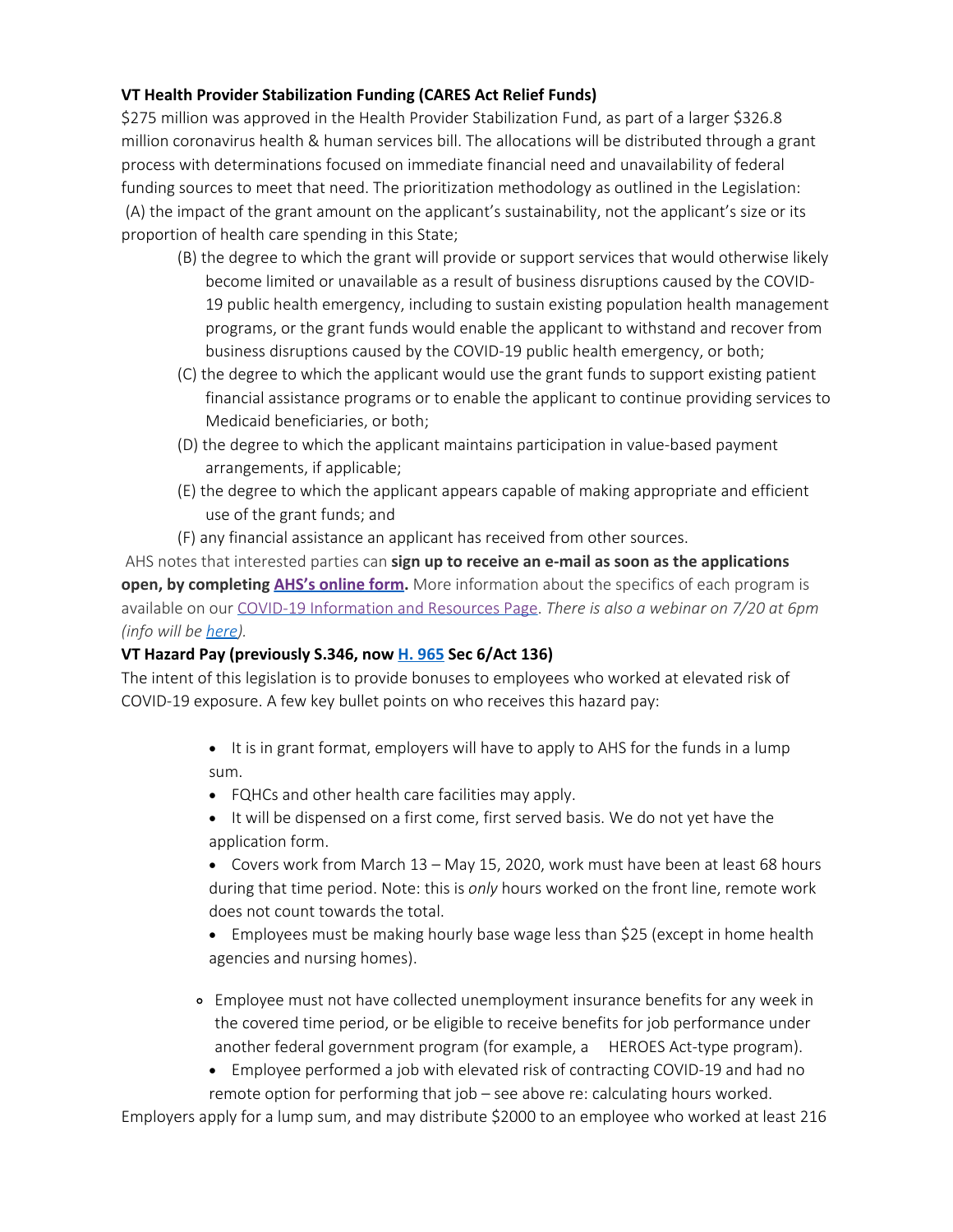hours in a job with an elevated risk of exposure to COVID-19 between March 13, 2020 through May 15, 2020, and \$1200 for an employee who worked at least 68 hours and less than 216 hours in a job with an elevated risk. The payments will not be considered for calculation of state benefits, but are subject to income tax. Employers may deduct payroll taxes from the amount paid. Bi-State believes this application will be available in August. AHS notes that interested parties can **sign up to receive an e-mail as soon as the applications open, by completing [AHS's online](https://forms.office.com/Pages/ResponsePage.aspx?id=O5O0IK26PEOcAnDtzHVZxvfgWKk_oARJtaZfOH6fNQtUM0dKTFo2SVhVOEdXNDBWNEZIT1dUSlJMMC4u)** [form.](https://forms.office.com/Pages/ResponsePage.aspx?id=O5O0IK26PEOcAnDtzHVZxvfgWKk_oARJtaZfOH6fNQtUM0dKTFo2SVhVOEdXNDBWNEZIT1dUSlJMMC4u) More information about the specifics of each program is available on our [COVID-19](https://humanservices.vermont.gov/help-and-resources/covid-19-information) [Information and Resources Page](https://humanservices.vermont.gov/help-and-resources/covid-19-information).

#### <span id="page-6-0"></span>**MEETING NOTES:**

#### **CFO Meeting Call Notes (7/10/2020)**

Georgia Maheras (abbreviated GJM) began the call with several key points.  

1. The FCC Telehealth Program is now complete. The final set of awards has been announced, and no further applications will be accepted or funded at this time. However, there will be telehealth/broadband money available in both states, so we'll be sending that along when available.

2. Regarding the HRSA Uninsured Claims Portal for testing and other services related to COVID-19 (screening, testing, treatment) – NACHC indicates that there is an obligation for FQHCs to bill this portal before trying to use grant dollars to cover services for uninsured patients (this has to do with Chapter 16 of the Compliance Manual, which includes language such as, "The health center must make and continue to make every reasonable effort to collect appropriate reimbursement for its costs on the basis of the full amount of fees and payments for health center services without application of any discount when providing health services to persons…" Health centers can use the Uninsured Claims Portal to bill for asymptomatic uninsured patients (for surveillance too!). (Georgia added, after the call, that the time period for this portal is 365 days. This may seem like a lot of time, but claims must be complete upon submission, you can't add to them later.)

The HRSA Uninsured Claims Program (UCP) does reimburse for COVID-19 tests (& the associated visit) provided to uninsured patients who are asymptomatic and/or whose test results are negative -- but you must include a special "Z" code on the claim in order to be reimbursed. As stated in the UCP FAQs, claims for testing and testing related visits will be reimbursed "if one of the following diagnoses codes is included in any position on the claim:"

- Z03.818 Encounter for observation for suspected exposure to other biological agents ruled out (possible exposure to COVID-19)
- Z11.59 Encounter for screening for other viral diseases (asymptomatic)
- Z20.828 Contact with and (suspected) exposure to other viral communicable (confirmed exposure to COVID-19)

GJM then asked, have you delayed/changed capital projects as a result of COVID-19? Multiple health centers noted that projects had been delayed and/or changed. Particularly health centers noted that they are now rethinking space needs (and the need for different types of space) in light of the growth of telehealth. One health center is delaying a renovation for a first dental site and notes that the configuration will be very different from what was originally envisioned, but the health center is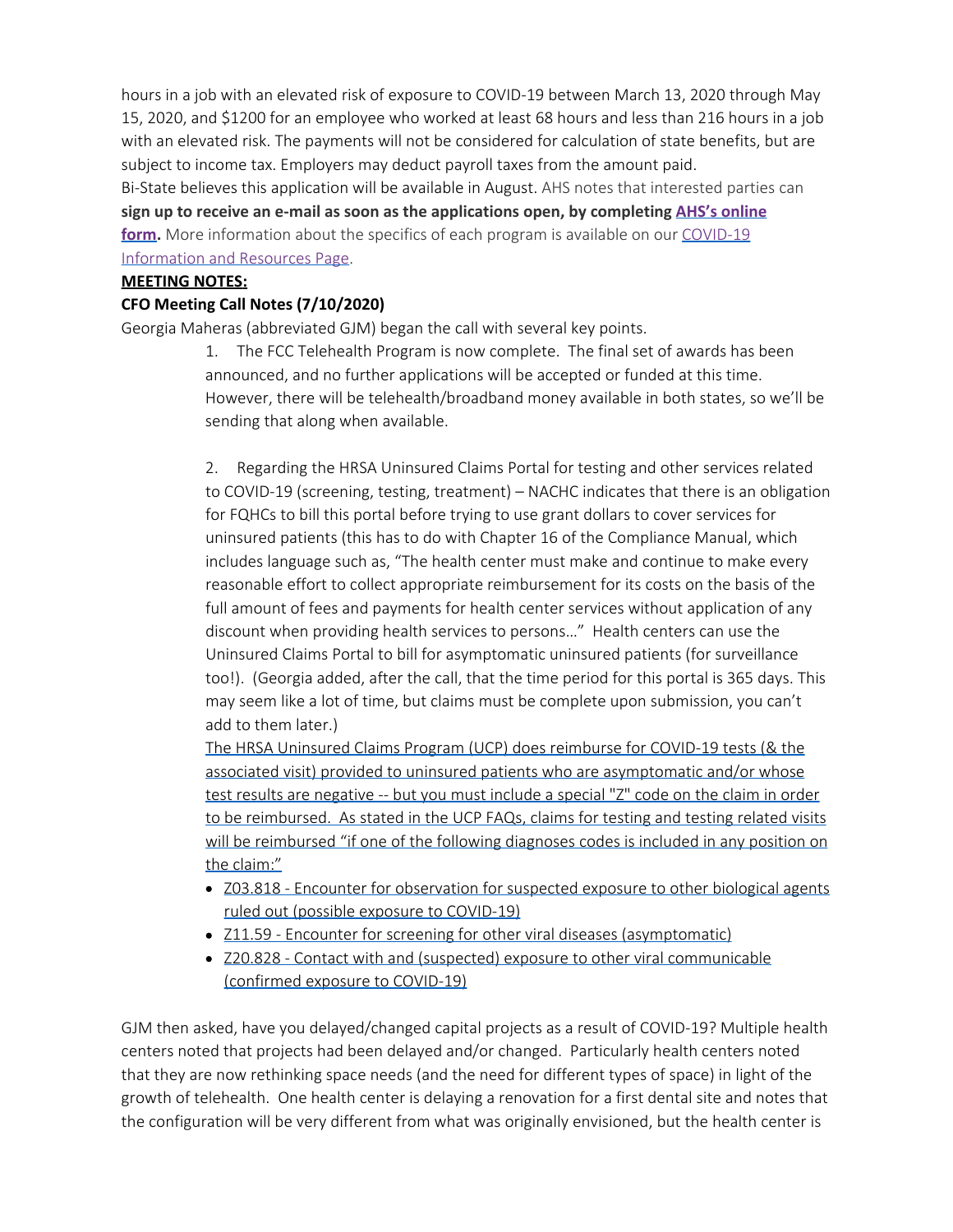pleased because they can "build it right."

Mary Jalbert and Denny Roberge, both of BerryDunn, were also on the call to provide an auditor's perspective.

One FQHC noted relief that HRSA truly had made the H8C/D/E reporting simple and streamlined. GJM reminded everyone that we still don't know the HHS Provider Relief Fund reporting deadline, but Bi-State will share that information when it is announced. Georgia also reminded everyone that the FTCA deeming application is due on 7/13/2020.

## **State-Specific Relief Programs**

### Vermont:

Helen Labun provided an update on the VT Provider Stabilization Funding. She noted that the parameters were outlined in the legislative update that VT Members received earlier in the week, but that they can be summarized as immediate financial need (e.g., disruption of services, disruption of patient access to services). AHS has engaged a consultant to make sure implementation is compliant. The application will open next week. It will not be first-come first-serve; health centers will have around a month to submit the application. It will have an all-payer focus (and not just be specific to Medicaid). Applications must be for the entire entity (you can't split off dental). Funding will be retrospective only, but will be offered in two rounds to get in as many months as possible. Round One will look back to the period of March  $1^{st}$  through June  $15^{th}$ ; Round Two, to June  $16^{th}$ through September 30<sup>th</sup> (and will have an October application deadline). Bi-State has requested that AHS have the calculation prorate any accounting of federal funds received (which we were told to "make this last for the next year," but we are not optimistic that this will happen (and the matter should be clarified when the application is released next week).

Helen also noted that the VT Hazard Pay applications will be ready in August.

#### New Hampshire:

Georgia noted that the NH Health Care Provider Relief Fund announced some initial grants this week. Bi-State is still requesting that the earlier loans be converted into grants. Georgia also noted that we are also still waiting for more information about the SUD funding that Governor Sununu announced would be available.

#### **Telehealth Reimbursement**

There have been some telehealth reimbursement questions that have come to Bi-State's attention. Georgia framed up the questions, and BerryDunn, Helen Labun, and others responded.

Q: How do you differentiate between audio-codes 99441 (which is now bundled into G2025) and G2012 (which is bundled into G0071)? There's a significant pay difference between these two codes, yet their descriptions are essentially the same.

A (BerryDunn): The only difference is one's a CPT and one's a HCPC code. If you meet the criteria, bill the 99441.

A (Helen Labun): That same answer was just provided at the national telehealth conference I am currently attending.

Q: What happens to the frequency limitations and the 'not connected to another E/M service' limitations on 99441-99443 (which Medicare is using for its audio-only option) when they're bundled into a G2025? I think there was a hope that they would eliminate the frequency limitation for the audio-only codes.

A (BerryDunn): They don't necessarily care. They made it kind of easy there.

A (Helen Labun): After July 1 there is no way to report that specificity, and that we should not expect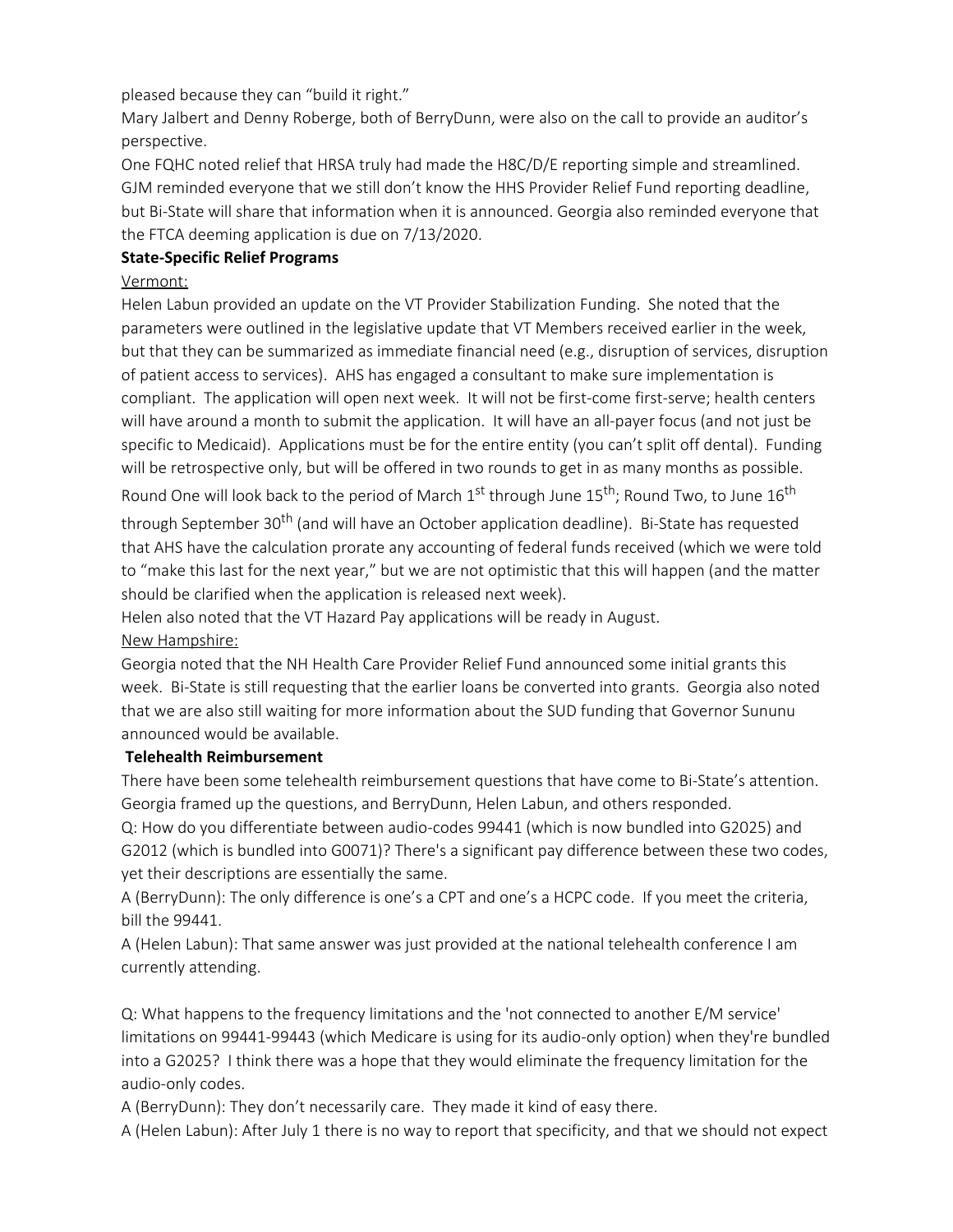Medicare to come back and say "prove to us you weren't using the telephone more frequently than once every 7 days.

Q: How do you code for a mental health and a non-mental health visit performed on the same day but remotely, when G2025 bundles everything yet can't be billed more than once a day? A (BerryDunn): There are separate revenue codes for medical (500-series rev code) and mental health (900 rev code). So CMS will know that they are separate.

Helen asked whether anyone had been successful in getting the two codes in one day to process. Denny Roberge of BerryDunn said that some of the MACs had been successful with this. Kris McKracken confirmed that Amoskeag has been able to bill for both a medical visit and a behavioral health visit on one day.

### Q: What is 'incident-to' billing for FQHCs?

A (FQHC): We do this for MSWs and PAs. You use the supervising provider's code and delineate who the rendering provider is and who the billing provider is.

Helen noted that in telehealth there is an expanded list of providers who can bill directly and no longer need to bill as 'incident-to' for reimbursement. One FQHC noted that you have to be careful so as not to mess up your cost report (you have to do time and effort reporting so sift out nurse staffing that supports telehealth), and Mary Jalbert of BerryDunn confirmed that she has concerns that the recordkeeping side that this will be of interest to CMS. Additionally, CMS has indicated they will not use telehealth information from cost reports in the annual rate setting process, however Bi-State is monitoring this to ensure it does not impact future Medicare PPS rate-setting.

# **Cost Reporting**

Q (FQHC): Do VT FQHCs still need to submit cost reports to Medicaid for medical services? A (FQHC): No. This was one of the changes when we negotiated the PPS/APM with DVHA in 2017/2018.

A (GJM): Cost reports are still needed for dental, because of the state's parallel reimbursement for dental.

Q (FQHC): VT says it doesn't need the cost reports, but Myers Staufer still says they want it? A (GJM): We will research this further. We will also look into a future deeper dive into cost reports at one of these CFO meetings.

# **Other Questions and Information**

Q (FQHC): When will we know more about Budget Period Renewal submissions and deadlines? A (Kate Simmons): Soon. HRSA was working to get the NOAs out to extend project periods, but the Budget Period Renewals will be coming out soon. HRSA has said that they will be "streamlined." Mary Jalbert (BerryDunn) also noted that if anyone did not receive a PPP loan, there is still money remaining, and the deadline was extended to 8/8/2020. She also noted that BerryDunn is continuing to follow the Provider Relief Fund guidance. The reporting deadline was extended because they are still working on definitions. The compliance supplement is expected in September.

Q (VT FQHC): If I have a staff person who tested positive and is asymptomatic, how long before they are allowed to come back to work?

A (GJM): This is an area where VT and NH are different.